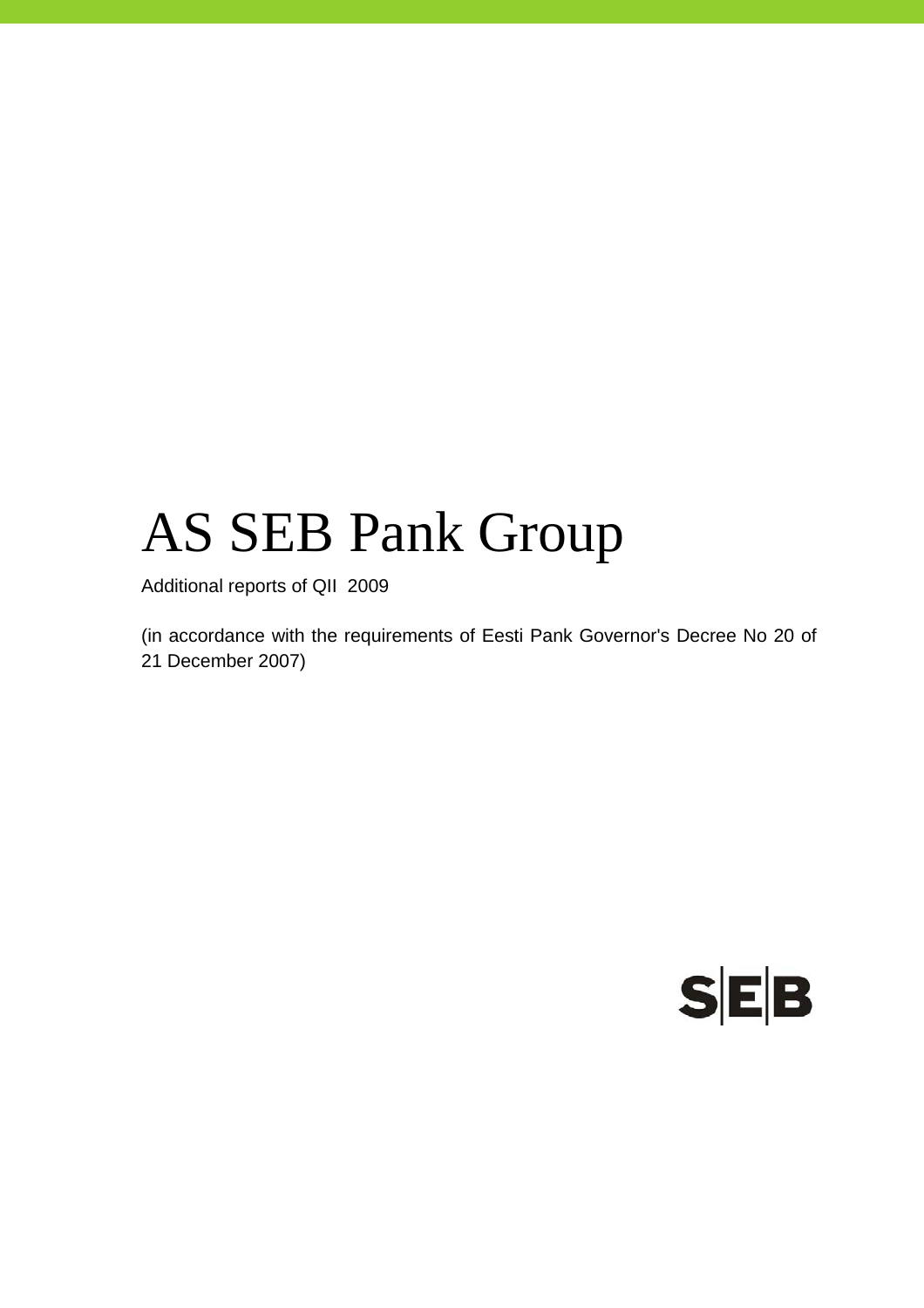### **Balance sheet** 30.06.09

EEK mio

|      |                                                                                                | <b>BANK</b> | <b>GROUP</b> |
|------|------------------------------------------------------------------------------------------------|-------------|--------------|
| 1501 | 1. Cash and cash balances with central banks                                                   | 5796.2      | 5848.6       |
| 1503 | 2. Financial assets held for trading                                                           | 327.0       | 326.8        |
| 1508 | 3. Financial assets designated at fair value through profit or loss                            | 0.0         | 886.8        |
| 1512 | 4. Available-for-sale financial assets                                                         | 128.3       | 184.1        |
| 1516 | 5. Loans and other receivables (incl financial lease)                                          | 60927.9     | 70463.7      |
| 1521 | 6. Held-to-maturity investments                                                                | 0.0         | 0.0          |
| 1524 | 7. Investments in associates and subsidiaries (in solo statements only)                        | 154.5       |              |
| 1525 | 8. Derivatives - hedge accounting                                                              | 0.0         | 0.0          |
| 1531 | 9. Fair value changes of hedged items in portfolio hedge of interest rate risk                 | 0.0         | 0.0          |
| 1532 | 10. Tangible assets                                                                            | 105.2       | 132.7        |
| 1535 | 11. Intangible assets                                                                          | 9.8         | 9.8          |
| 1610 | 12. Investments in associates, subsidiaries and joint ventures (accounted for using the equity |             |              |
|      | method incl. goodwill) (in consolidated statement only)                                        |             | 9.6          |
| 1536 | 13. Tax assets                                                                                 | 0.0         | 2.1          |
| 1539 | 14. Other assets                                                                               | 545.6       | 619.0        |
| 1540 | 15. Non-current assets and disposal groups classified as held for sale                         | 1.5         | 105.5        |
| 1542 | <b>16. TOTAL ASSETS</b>                                                                        | 67996.0     | 78588.7      |
| 1543 | 1. Deposits from central banks                                                                 | 0.0         | 0.0          |
| 1544 | 2. Financial liabilities held for trading                                                      | 370.3       | 370.0        |
| 1551 | 3. Financial liabilities designated at fair value through profit or loss                       | 10.0        | 7.3          |
| 1557 | 4. Financial liabilities measured at amortised cost                                            | 60317.3     | 67619.8      |
| 1563 | 5. Financial liabilities associated with transferred financial assets                          | 0.0         | 0.0          |
| 1564 | 6. Derivatives - hedge accounting                                                              | 0.0         | 0.0          |
| 1570 | 7. Fair value changes of hedged items in portfolio hedge of interest rate risk                 | 0.0         | 0.0          |
| 1571 | 8. Provisions                                                                                  | 15.1        | 643.3        |
| 1578 | 9. Tax liabilities                                                                             | 20.5        | 53.2         |
| 1581 | 10. Other liabilities                                                                          | 903.5       | 1607.7       |
| 1582 | 11. Share capital repayable on demand                                                          | 0.0         | 0.0          |
| 1583 | 12. Liabilities included in disposal groups classified as held for sale                        | 0.0         | 0.0          |
| 1584 | <b>13. TOTAL LIABILITIES</b>                                                                   | 61636.7     | 70301.3      |
| 1585 | 1. Issued capital                                                                              | 665.6       | 665.6        |
| 1588 | 2. Share premium                                                                               | 1346.6      | 1346.6       |
| 1589 | 3. Other equity                                                                                | 0.0         | 0.0          |
| 1592 | 4. Statutory reserve capital                                                                   | 298.5       | 325.6        |
| 1593 | 5. Revaluation reserves and other valuation differences on:                                    | $-3.0$      | $-8.2$       |
| 1601 | 6. Retained earnings of prior periods and other reserves                                       | 4627.3      | 6499.6       |
| 1603 | 7. Treasury shares (-)                                                                         | 0.0         | 0.0          |
| 1604 | 8. Profit/loss (+/-) from accounting year                                                      | $-575.7$    | $-541.8$     |
| 1605 | 9. Interim dividends (-)                                                                       | 0.0         | 0.0          |
| 1612 | 10. Minority interest (in consolidated reports only)                                           |             | 0.0          |
| 1606 | 11. TOTAL EQUITY                                                                               | 6359.3      | 8287.4       |
| 1607 | 12. TOTAL LIABILITIES AND EQUITY                                                               | 67996.0     | 78588.7      |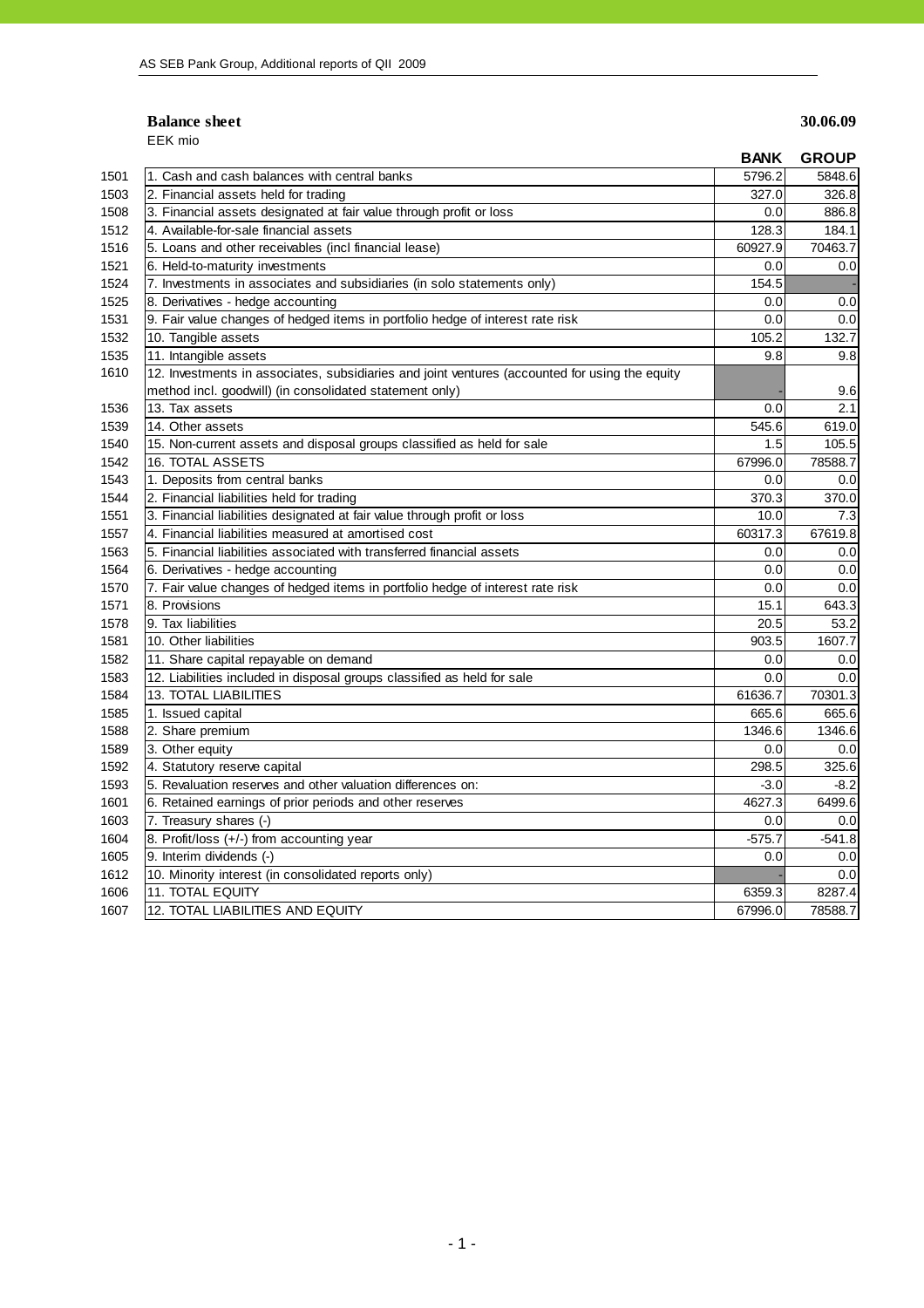**Income Statement**

EEK mio **6 months 2009**

| CONTINUING OPERATIONS<br>1701<br>1. Financial and operating income and expenses<br>1702<br>1.1. Interest income<br>1703<br>1.1.1, on cash and cash balances with central banks<br>1704<br>1.1.2. on financial assets held for trading<br>1705<br>1.1.3. on financial assets designated at fair value through profit or loss<br>1706<br>1.1.4. on available-for-sale financial assets | 947.5<br>1544.7<br>19.0<br>0.2<br>0.0<br>13.1<br>1512.4<br>0.0<br>0.0<br>0.0<br>$-965.5$ | 1086.3<br>1841.8<br>28.9<br>0.2<br>0.0<br>13.1<br>1799.6<br>0.0<br>0.0<br>0.0 |
|--------------------------------------------------------------------------------------------------------------------------------------------------------------------------------------------------------------------------------------------------------------------------------------------------------------------------------------------------------------------------------------|------------------------------------------------------------------------------------------|-------------------------------------------------------------------------------|
|                                                                                                                                                                                                                                                                                                                                                                                      |                                                                                          |                                                                               |
|                                                                                                                                                                                                                                                                                                                                                                                      |                                                                                          |                                                                               |
|                                                                                                                                                                                                                                                                                                                                                                                      |                                                                                          |                                                                               |
|                                                                                                                                                                                                                                                                                                                                                                                      |                                                                                          |                                                                               |
|                                                                                                                                                                                                                                                                                                                                                                                      |                                                                                          |                                                                               |
|                                                                                                                                                                                                                                                                                                                                                                                      |                                                                                          |                                                                               |
|                                                                                                                                                                                                                                                                                                                                                                                      |                                                                                          |                                                                               |
| 1707<br>1.1.5. on loans and other receivables (incl. financial lease)                                                                                                                                                                                                                                                                                                                |                                                                                          |                                                                               |
| 1708<br>1.1.6. on held-to-maturity investments                                                                                                                                                                                                                                                                                                                                       |                                                                                          |                                                                               |
| 1709<br>1.1.7. on derivatives - hedge accounting, interest rate risk                                                                                                                                                                                                                                                                                                                 |                                                                                          |                                                                               |
| 1710<br>1.1.8. on other assets                                                                                                                                                                                                                                                                                                                                                       |                                                                                          |                                                                               |
| 1711<br>1.2. Interest expenses (-)                                                                                                                                                                                                                                                                                                                                                   |                                                                                          | $-1111.1$                                                                     |
| 1712<br>1.2.1. on deposits from central banks                                                                                                                                                                                                                                                                                                                                        | 0.0                                                                                      | 0.0                                                                           |
| 1713<br>1.2.2. on financial liabilities held for trading                                                                                                                                                                                                                                                                                                                             | 0.0                                                                                      | 0.0                                                                           |
| 1714<br>1.2.3. on financial liabilities designated at fair value through profit or loss                                                                                                                                                                                                                                                                                              | 0.0                                                                                      | 0.0                                                                           |
| 1715<br>1.2.4, on financial liabilities measured at amortised cost                                                                                                                                                                                                                                                                                                                   | $-965.5$                                                                                 | $-1111.1$                                                                     |
| 1716<br>1.2.5. on derivatives - hedge accounting, interest rate risk                                                                                                                                                                                                                                                                                                                 | 0.0                                                                                      | 0.0                                                                           |
| 1717<br>1.2.6. on other liabilities                                                                                                                                                                                                                                                                                                                                                  | 0.0                                                                                      | 0.0                                                                           |
| 1718<br>1.3. Expenses on share capital repayable upon demand (-)                                                                                                                                                                                                                                                                                                                     | 0.0                                                                                      | 0.0                                                                           |
| 1719<br>1.4. Dividend income                                                                                                                                                                                                                                                                                                                                                         | 0.0                                                                                      | 0.1                                                                           |
| 1724<br>1.5. Fee and commission income                                                                                                                                                                                                                                                                                                                                               | 316.4                                                                                    | 389.7                                                                         |
| 1725<br>1.6. Fee and commission expenses (-)                                                                                                                                                                                                                                                                                                                                         | $-100.6$                                                                                 | $-119.8$                                                                      |
| 1726<br>1.7. Realised gains/losses on financial assets and liabilities not measured at fair value through                                                                                                                                                                                                                                                                            |                                                                                          |                                                                               |
| profit or loss, net (+/-)                                                                                                                                                                                                                                                                                                                                                            | 0.0                                                                                      | 0.0                                                                           |
| 1732<br>1.8. Gains/losses on financial assets and liabilities held for trading, net (+/-)<br>1739                                                                                                                                                                                                                                                                                    | 79.6                                                                                     | 58.2                                                                          |
| 1.9. Gains/losses on financial assets and liabilities designated at fair value through profit or<br>loss, net (+/-)                                                                                                                                                                                                                                                                  | 0.0                                                                                      | 0.0                                                                           |
| 1.10. Gains/losses from hedge accounting, net (+/-)<br>1744                                                                                                                                                                                                                                                                                                                          | 0.0                                                                                      | 0.0                                                                           |
| 1.11. Gains/losses on exchange rate differences, net (+/-)<br>1745                                                                                                                                                                                                                                                                                                                   | 0.0                                                                                      | 0.0                                                                           |
| 1.12. Gains/losses on derecognition of assets other than held for sale, net (+/-)<br>1746                                                                                                                                                                                                                                                                                            | 5.8                                                                                      | 5.8                                                                           |
| 1747<br>1.13. Other operating income                                                                                                                                                                                                                                                                                                                                                 | 85.2                                                                                     | 45.1                                                                          |
| 1.14. Other operating expenses (-)<br>1748                                                                                                                                                                                                                                                                                                                                           | $-18.1$                                                                                  | -23.5                                                                         |
| 1749<br>2. Administration costs (-)                                                                                                                                                                                                                                                                                                                                                  | $-503.7$                                                                                 | $-494.9$                                                                      |
| 1750<br>2.1. Staff expenses                                                                                                                                                                                                                                                                                                                                                          | $-272.8$                                                                                 | $-312.4$                                                                      |
| 1751<br>2.2. General and administrative expenses                                                                                                                                                                                                                                                                                                                                     | $-230.9$                                                                                 | $-182.5$                                                                      |
| 1752<br>3. Depreciation (-)                                                                                                                                                                                                                                                                                                                                                          | $-25.7$                                                                                  | $-31.9$                                                                       |
| 1756<br>4. Provisions (+/-)                                                                                                                                                                                                                                                                                                                                                          | 0.0                                                                                      | 0.0                                                                           |
| 1757<br>5. Impairment on assets (+/-)                                                                                                                                                                                                                                                                                                                                                | $-993.8$                                                                                 | $-1101.7$                                                                     |
| 1777<br>6. Negative goodwill (only in consolidated statement)                                                                                                                                                                                                                                                                                                                        |                                                                                          | 0.0                                                                           |
| 1778<br>7. Share of the profit/loss of associates, subsidiaries and joint ventures accounted for using the<br>equity method (+/-) (only in consolidated statement)                                                                                                                                                                                                                   |                                                                                          | 0.4                                                                           |
| 1769<br>8. Profit/loss from non-current assets and disposal groups classified as held for sale not                                                                                                                                                                                                                                                                                   |                                                                                          |                                                                               |
| qualifying as discontinued operations $(+/-)$                                                                                                                                                                                                                                                                                                                                        | 0.0                                                                                      | 0.0                                                                           |
| 1770<br>9. TOTAL PROFIT/LOSS BEFORE TAX FROM CONTINUING OPERATIONS (+/-)                                                                                                                                                                                                                                                                                                             | $-575.7$                                                                                 | $-541.8$                                                                      |
| 1771<br>10. Tax expense related to profit/loss from continuing operations (-)                                                                                                                                                                                                                                                                                                        | 0.0                                                                                      | 0.0                                                                           |
| 1772<br>11. TOTAL PROFIT/LOSS AFTER TAX FROM CONTINUING OPERATIONS (+/-)                                                                                                                                                                                                                                                                                                             | $-575.7$                                                                                 | $-541.8$                                                                      |
| 1773<br>12. Profit/loss after tax from discontinued operations (+/-)                                                                                                                                                                                                                                                                                                                 | 0.0                                                                                      | 0.0                                                                           |
| 13. TOTAL PROFIT/LOSS AFTER TAX AND DISCONTINUED OPERATIONS (+/-)<br>1774                                                                                                                                                                                                                                                                                                            | $-575.7$                                                                                 | $-541.8$                                                                      |
| 1779<br>14. Profit/loss attributable to minority interest (+/-) (only in consolidated statement)                                                                                                                                                                                                                                                                                     |                                                                                          | 0.0                                                                           |
| 15. TOTAL PROFIT/LOSS OF PARENT COMPANY (+/-) (only in consolidated statement)<br>1780                                                                                                                                                                                                                                                                                               |                                                                                          | $-541.8$                                                                      |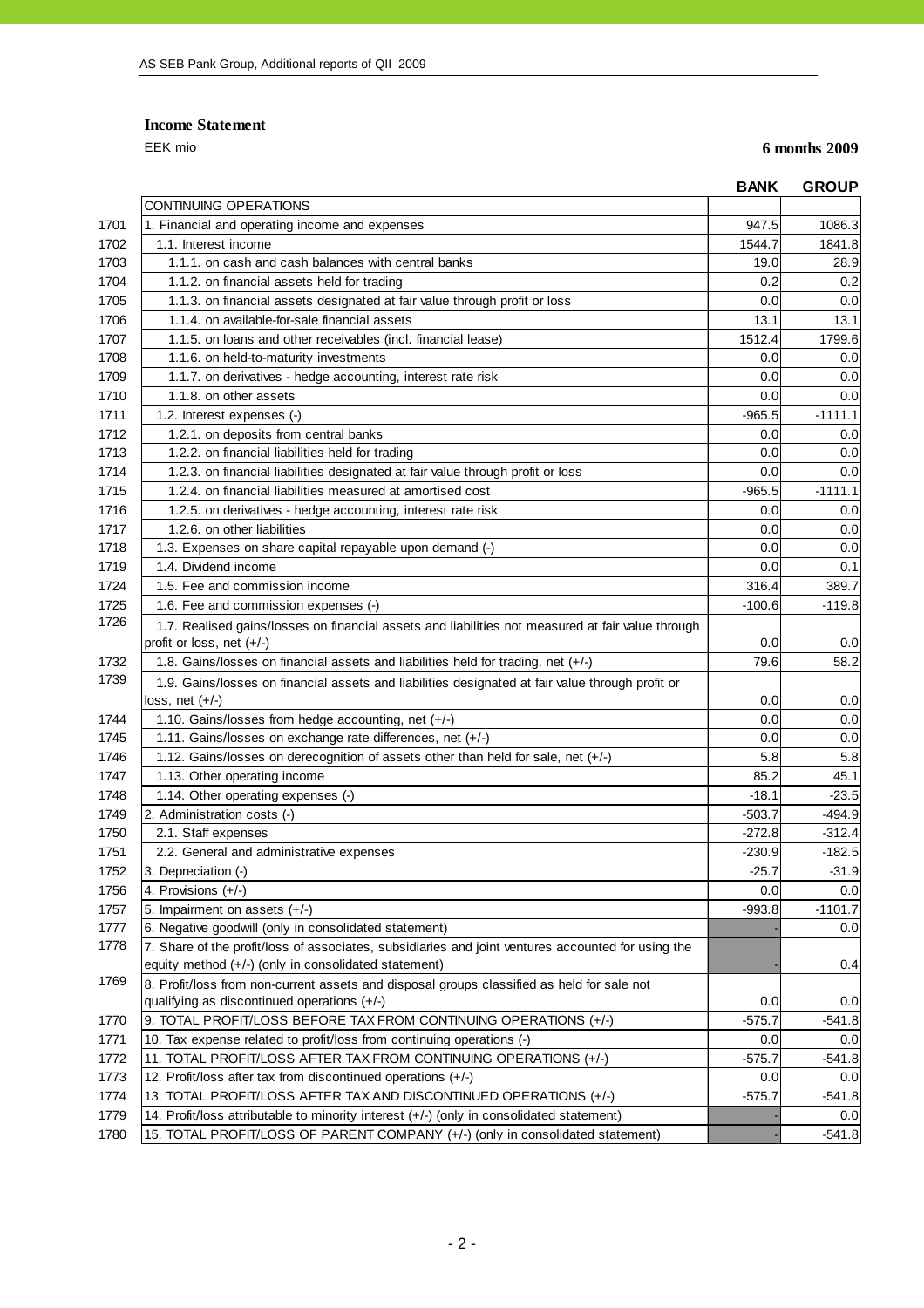### **Capital adequacy, Basel II 30.06.09**

EEK mio

|    |                                                                                                |          | <b>BANK GROUP</b> |
|----|------------------------------------------------------------------------------------------------|----------|-------------------|
| 1  | 1. Tier 1 own funds                                                                            | 6352.6   | 8166.5            |
| 2  | 1.1. Paid in share capital                                                                     | 665.6    | 665.6             |
| 3  | 1.2. Reserves                                                                                  | 298.5    | 306.0             |
| 4  | 1.3. Retained profit/loss from previous periods                                                | 4627.3   | 6426.6            |
| 5  | 1.4. Profit/loss from the current reporting period                                             | $-575.7$ | $-564.6$          |
| 6  | 1.5. Minority interest (in consolidated reports only)                                          |          | 0.0               |
| 7  | 1.6. Unrealised exchange rate differences (in consolidated reports only)                       |          | 0.0               |
| 8  | 1.7. Negative goodwill (in consolidated reports only)                                          |          | 0.0               |
| 9  | 1.5. Other Tier 1 own funds                                                                    | 1336.9   | 1332.9            |
| 10 | 2. Tier 2 own funds                                                                            | 2611.6   | 2611.1            |
| 11 | 3. Deductions                                                                                  | 105.8    | 103.5             |
| 12 | 4. Tier 3 own funds                                                                            | 0.0      | 0.0               |
| 13 | 5. Own funds for the purpose of calculating capital adequacy                                   | 8858.4   | 10674.1           |
| 14 | 6. Total of credit risk and counterparty credit risk capital requirements                      | 3209.7   | 4058.8            |
| 15 | 6.1. Central governments and central banks                                                     | 19.6     | 23.4              |
| 16 | 6.2. Credit institutions, investment firms and local governments                               | 102.6    | 118.4             |
| 17 | 6.3. Commercial undertakings                                                                   | 2234.6   | 2788.5            |
| 18 | 6.4. Claims secured by retail and real estate property                                         | 804.3    | 1059.0            |
| 19 | 6.5 Securitised positions                                                                      | 0.0      | 0.0               |
| 20 | 6.6 Other assets                                                                               | 48.6     | 69.5              |
| 21 | 7. Capital requirement for the position risk associated with the trading book                  | 25.8     | 25.8              |
| 22 | 8. Capital requirement for the settlement risk associated with the trading book                | 0.0      | 0.0               |
| 23 | 9. Capital requirement for foreign exchange risk                                               | 0.0      | 0.0               |
| 24 | 10. Capital requirement for commodities risk                                                   | 0.0      | 0.0               |
| 25 | 11. Capital requirement for operational risk                                                   | 113.3    | 132.8             |
| 26 | 12. Capital requirement for amounts exceeding the limitation on the concentration of exposures | 0.0      | 0.0               |
| 27 | 13. Minimum amount of own funds for the transition period                                      | 4632.4   | 5389.9            |
|    | Capital adequacy                                                                               | 19.12%   | 19.80%            |

### **Exposure concentration** 30.06.09

|    |                                                                                               |        | <b>BANK GROUP</b> |
|----|-----------------------------------------------------------------------------------------------|--------|-------------------|
|    | Total claims against persons associated with the credit institution, EEKmio                   | 15.7   | 19.4              |
|    | The share of claims of the persons associated with the credit institution in net own funds, % | 0.18   | 0.18              |
|    | Total of large exposure claims, EEKmio                                                        | 2070.8 | 2349.1            |
| 4  | The share of large exposure claims in net own funds, %                                        | 23.21  | 21.86             |
| 5. | Number of large exposure customers, pcs                                                       |        | $\overline{2}$    |

**Ratios 30.06.09**

II Quarter basis

### **BANK GROUP**

|   | Return on equity (ROE), %                                                          | $-33.86$ | $-25.48$ |
|---|------------------------------------------------------------------------------------|----------|----------|
| 2 | Equity multiplier (EM), times                                                      | 10.24    | 9.26     |
| 3 | Profit margin (PM), %                                                              | $-28.11$ | $-23.57$ |
| 4 | Asset utilisation (AU), %                                                          | 11.76    | 11.67    |
| 5 | Return on assets (ROA), %                                                          | $-3.31$  | $-2.75$  |
| 6 | Net interest margin (NIM), % / In group report, the value of NIM shall be 0 (zero) | 1.52     | 0.0      |
|   | Earnings per share (EPS), EEK                                                      | $-34.33$ | $-33.16$ |
| 8 | Spread (SPREAD), %                                                                 | 1.27     | 1.45     |